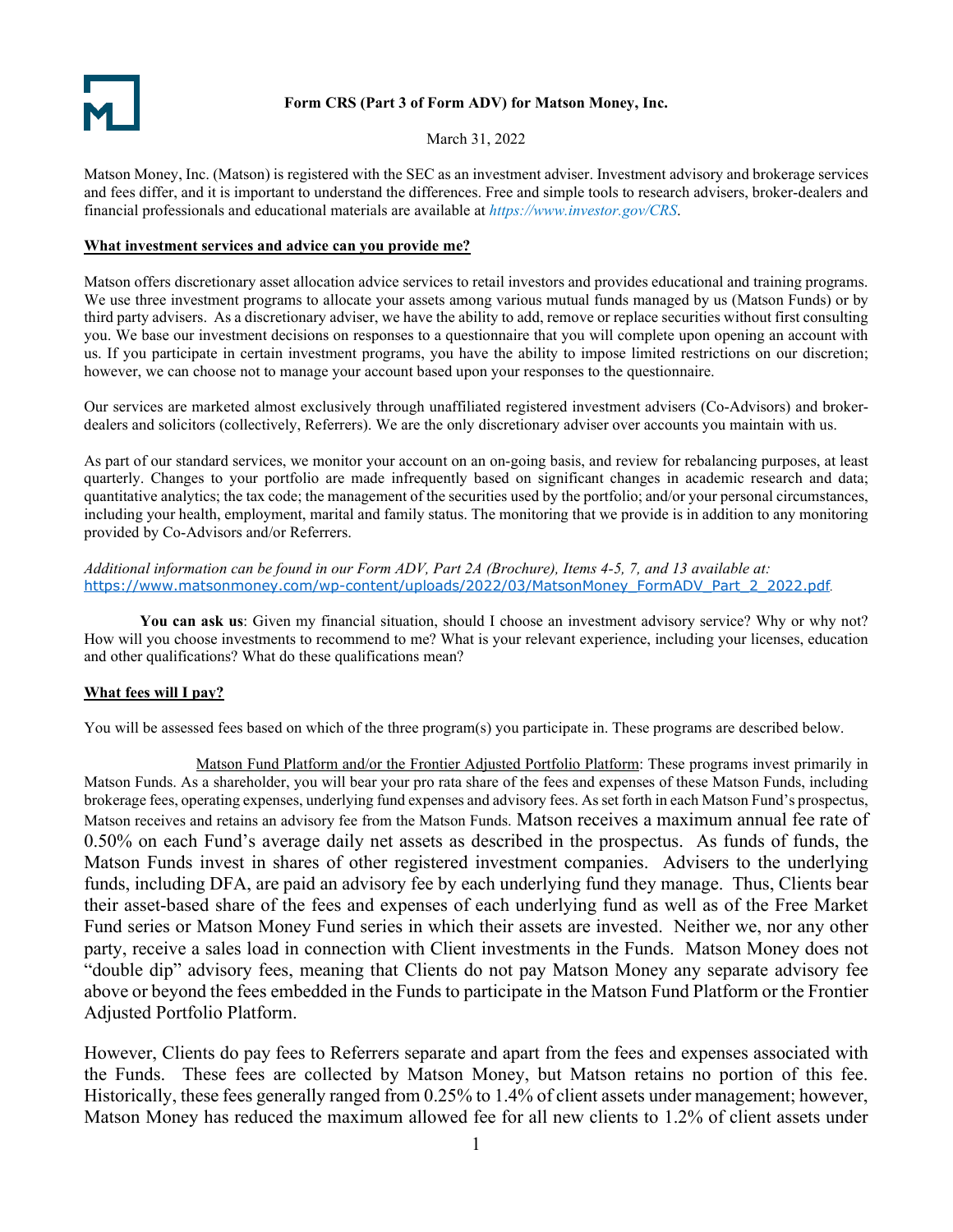management moving forward. This fee is agreed to either in the co-adviser's tri-party contract or the separate Matson Money contract for solicited clients. These fees are charged quarterly in advance. Fees are generally based upon the value of an account as of the last business day of each quarterly period. However, when a Client adds assets to, or withdraws assets from, an account during the quarter, we refund a portion of your fee for withdrawals (on a prorated basis), and we charge an additional fee for additions to your account (also on a prorated basis). We will make any applicable refunds or collect additional fees within 90 days of our receipt of notice of each withdrawal or addition. Click [HERE](https://www.matsonmoney.com/wp-content/uploads/2022/03/MatsonMoney_FormADV_Part_2_2022.pdf) for additional information on these programs and reference Page 7.

Private Account Asset Allocation: This program invests your assets primarily in mutual funds managed by third parties. In addition to your pro rata share of each fund's fees and expenses, you will pay fees to us based on the assets in your account at a rate that decreases as assets increase. This program is only available on a limited basis. Fees are payable quarterly in advance based on quarter-end account value. Click [HERE](https://www.matsonmoney.com/wp-content/uploads/2022/03/MatsonMoney_FormADV_Part_2_2022.pdf) for additional information on this program and reference Page 10.

Referrer Fees: For each program, you will pay fees to your Referrer. Such fees are subject to a maximum amount, as described in our Brochure, and are charged quarterly in advance. Under the Private Account Asset Allocation program, we pay Referrers a portion of the advisory fee that we receive from you. Friends and family who do not come to us through Referrers may pay lower fees for the same advisory services.

Other Fees and Costs: You will incur other costs including, brokerage commissions or other transaction fees and custodial fees.

Conflicts of Interest: Depending on the program, we invest your assets primarily in mutual funds advised by us or third parties we select. As discussed above, you will bear your pro rata share of the fees and expenses of these mutual funds. To the extent such mutual funds are advised by us, this creates a conflict of interest, because we are incentivized to invest your assets in Matson Funds in order to increase the assets in those funds, which increases the amount of advisory fees that we receive. In addition, the third-party advisers assist us with our marketing efforts and in some cases provide research assistance in connection with our investment strategies. This creates an incentive for us to invest in mutual funds advised by third-party managers who provide us with greater benefits. DFA has historically provided certain exclusivity arrangements with us to prohibit Referrers from purchasing DFA mutual funds for Referrers' other, non-Matson clients.

You will pay fees and costs whether you make or lose money on your investments. Fees and costs will reduce any amount of money you make on your investments over time. Please make sure you understand what fees and costs you are paying.

**You can ask us**: Help me understand how these fees and costs might affect my investments. If I give you \$10,000 to invest, how much will go to fees and costs, and how much will be invested for me?

*Additional information can be found in our Brochure, Items 4-5, click [HERE.](https://www.matsonmoney.com/wp-content/uploads/2022/03/MatsonMoney_FormADV_Part_2_2022.pdf)* 

### **What are your legal obligations to me when acting as my investment adviser? How else does your firm make money and what conflicts of interest do you have?**

*When we act as your investment adviser*, we have to act in your best interest and not put our interest ahead of yours. At the same time, the way we make money creates some conflicts with your interests. You should understand and ask us about these conflicts because they can affect the investment advice we provide you. Here are some examples to help you understand what this means.

> • Under two of our advisory programs (Matson Fund Platform and the Frontier Adjusted Portfolio Program), we recommend the purchase and sale of shares of Matson Funds. Although we receive advisory fees from these funds, we do not receive any additional advisory or sales-related compensation in connection with recommending and selecting these funds. The recommendation of Matson Funds creates a conflict of interest because we are incentivized to invest your assets in Matson Funds in order to increase the assets in those funds, which increases the advisory fees we receive from the Funds.

**You can ask us**: How might your conflicts of interest affect me, and how will you address them?

*Additional information can be found in our Brochure, Item 14 , click [HERE.](https://www.matsonmoney.com/wp-content/uploads/2022/03/MatsonMoney_FormADV_Part_2_2022.pdf)*